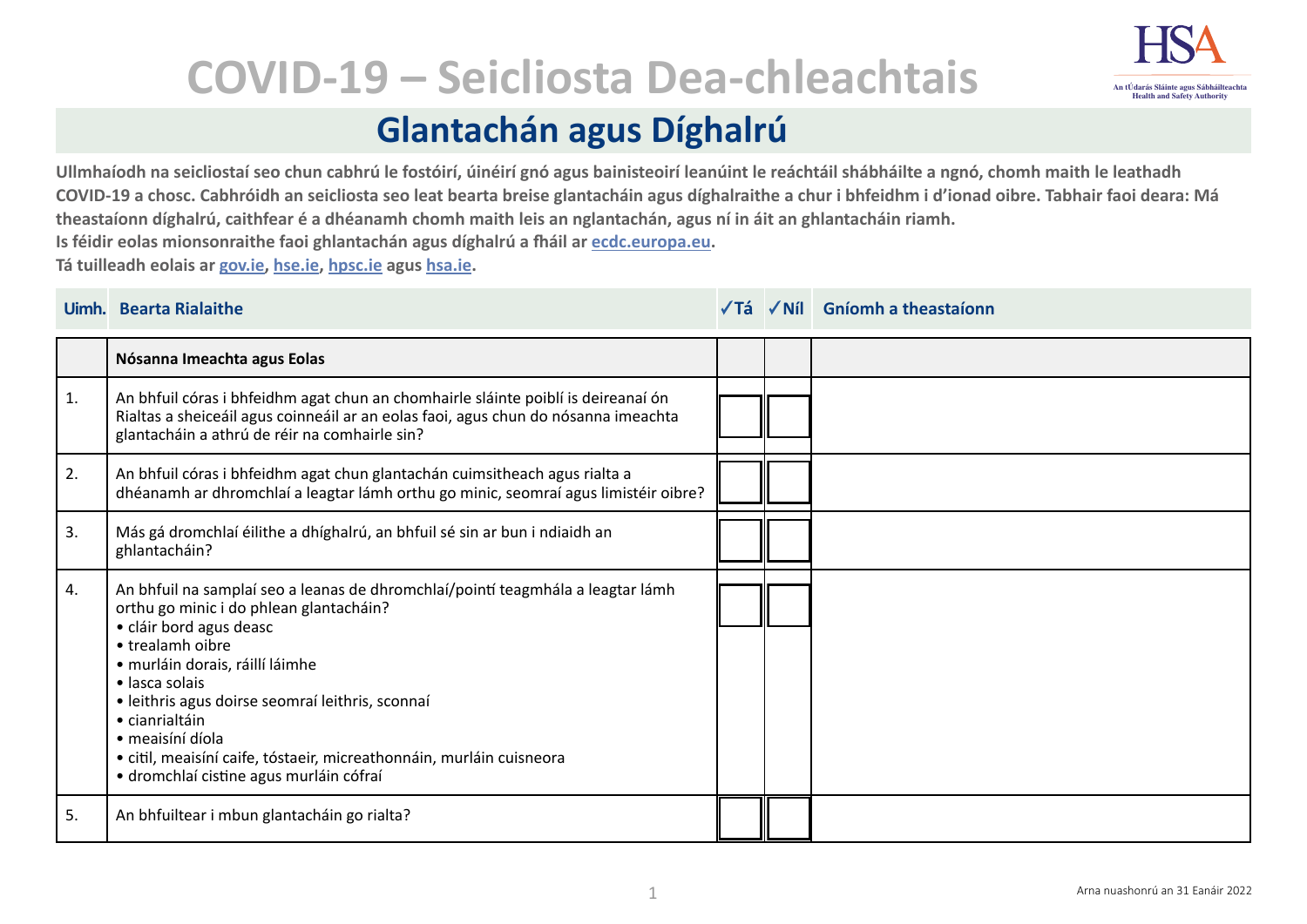## **COVID-19 – Seicliosta Dea-chleachtais Glantachán agus Díghalrú**

|     | Uimh. Bearta Rialaithe                                                                                                                                                                                                                                                                                                                                                                              |  | √Tá √Níl Gníomh a theastaíonn |
|-----|-----------------------------------------------------------------------------------------------------------------------------------------------------------------------------------------------------------------------------------------------------------------------------------------------------------------------------------------------------------------------------------------------------|--|-------------------------------|
| 6.  | An bhfuil saoráidí seomraí níocháin, seomraí locar agus spásanna comhroinnte (m.sh.<br>locair), á nglanadh go rialta?                                                                                                                                                                                                                                                                               |  |                               |
| 7.  | An bhfuil ábhair ghlantacháin riachtanacha tugtha agat do na hoibrithe chun a spás<br>oibre féin a choinneáil glan, mar shampla ceirtíní/táirgí díghalraithe, tuáillí páipéir,<br>agus boscaí/málaí bruscair? Má tá deasca sealaíochta in úsáid ag oibrithe aitheanta,<br>an bhfuil ábhair ghlantacháin ar fáil do na hoibrithe sin chun an spás a ghlanadh sula<br>n-úsáidtear é agus ina dhiaidh? |  |                               |
| 8.  | An bhfuil an méid atá le déanamh chun a spás oibre féin a choinneáil glan mínithe do na hoibrithe?                                                                                                                                                                                                                                                                                                  |  |                               |
| 9.  | Más ábhartha, an bhfuil díghalrán lámh agus trealamh glantacháin tugtha d'oibrithe dá<br>bhfeithicil oibre, agus an bhfuil glantachán ar bun roimh gach seal agus ina dhiaidh?                                                                                                                                                                                                                      |  |                               |
| 10. | An bhfuil sé ráite leis an hoibrithe aon earraí pearsanta a thugann siad leo chuig<br>an obair, ar nós fóin phóca, a ghlanadh, agus gan iad a leagan ar dhromchlaí<br>comhroinnte? Má tharlaíonn sé sin, an bhfuil tú tar éis a rá leo an dromchla sin a<br>ghlanadh nuair a bhaintear an t-earra pearsanta uaidh?                                                                                  |  |                               |
| 11. | An bhfuil boscaí bruscair ar fáil?                                                                                                                                                                                                                                                                                                                                                                  |  |                               |
| 12. | An bhfuil dóthain pointí bailithe dramhaíola san ionad oibre, agus an bhfuil siad á<br>bhfolmhú go rialta i gcaitheamh an lae agus ag deireadh gach lae?                                                                                                                                                                                                                                            |  |                               |
| 13. | An bhfuil dóthain ábhair ghlantacháin ar fáil chun tabhairt faoin nglantachán breise?                                                                                                                                                                                                                                                                                                               |  |                               |
| 14. | An bhfuil oiliúint sna socruithe nua glantacháin curtha ar an bhfoireann glantacháin?                                                                                                                                                                                                                                                                                                               |  |                               |
| 15. | An bhfuil treoir tugtha don fhoireann na treoracha ar lipéad an táirge/na dtáirgí<br>glantacháin agus, más gá, an Bhileog Sonraí Sábháilteachta, a léamh agus cloí leo sula<br>n-úsáidtear iad? An bhfuil Trealamh Cosanta Pearsanta (PPE) nó éadach cosanta á<br>gcaitheamh ag glantóirí, más cuí?                                                                                                 |  |                               |